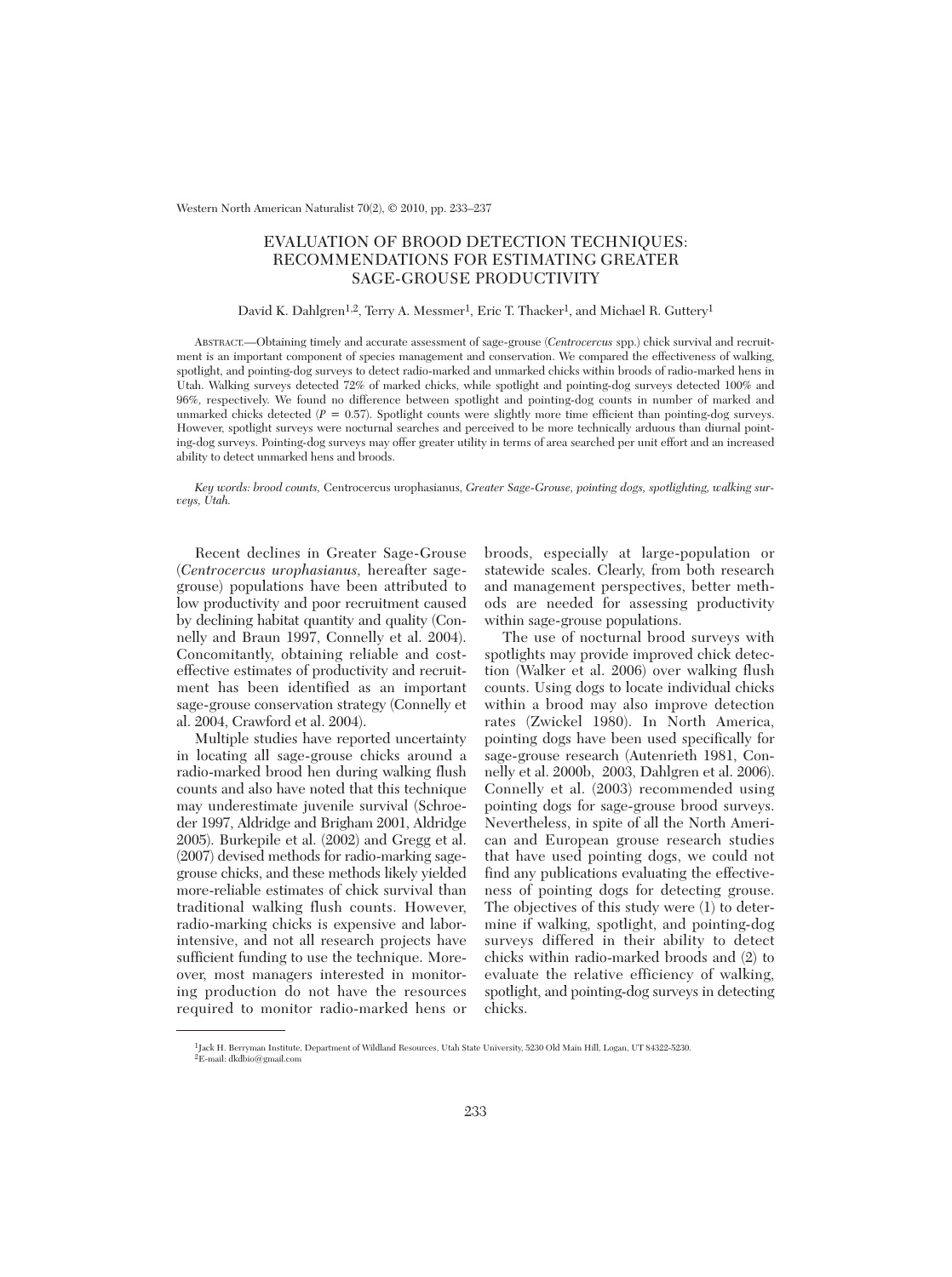# STUDY AREA

Parker Mountain is in Garfield, Sevier, Piute, and Wayne counties, Utah, USA, and encompasses approximately 107,000 ha. Elevation ranges from 2134 to 3018 m, and precipitation averages from about 17 to 50 cm, based on elevation. The area is grazed regularly by livestock—both sheep and cattle. The sagebrush (*Artemisia* spp.) habitat on Parker Mountain is one of the largest contiguous tracts in Utah. Parker Mountain continues to be one of the few remaining areas in Utah exhibiting relatively high densities of Greater Sage-Grouse (Beck et al. 2003). Most of Parker Mountain is dominated by black sagebrush (*Artemisia nova*). Lower draws and higher-elevation areas on the western edge of the mountain are dominated by mountain big sagebrush (*Artemisia tridentata vaseyana*). Herbaceous cover is generally lower on Parker Mountain than in sagebrush-dominated landscapes at more-northern latitudes. Multiple vegetation treatments have occurred recently to improve herbaceous cover in higher-elevation habitats used for late broodrearing.

### **METHODS**

#### Survey Methods

We used 3 methods (walking, spotlight, and pointing-dog surveys) to detect 5–8-week-old broods of radio-marked hens. During July and August of 2006 and 2007, we conducted surveys within a time period of 24–36 hours to reduce possible bias due to brood-mixing (a common occurrence for this population; Dahlgren 2009) or chick mortality within a given brood. Prior to our counts, we assigned a random order in which the 3 methods would be used for a given brood. These broods had been previously captured at approximately one day old and marked with 1.5-g radios following Burkepile et al. (2002). However, only a portion of chicks were radio-marked in each brood, leaving unmarked chicks as well.

We used the hen's signal to find the brood's general location, and search efforts were centered on her position. We then used the different survey methods to flush/detect chicks (marked and unmarked) within the brood. We checked the signals of radio-marked chicks prior to sampling to make sure they were alive and in the brood's vicinity, but we did not get a specific location of each chick. We then checked the brood area after sampling to see if we had detected/flushed the marked chicks. If more than one hen flushed with chicks during the surveys, the number of chicks per brood was averaged by hen.

Spotlighting was conducted at night between 22:00 and 02:00 by 2 observers (a spotter/driver and a telemetry aide). Marked and unmarked chicks were detected using binoculars. For walking counts, one observer approached the brood during the day (usually morning or evening) and slowly walked in a spiral pattern (approximately 5–10-m spacing between spirals) around the brood hen's location for 20 minutes. This time period was used for both walking and pointing-dog count methods for consistency and comparison; however, spotlight counts were a single occurrence in time. Time to detection of chicks was considered as part of the relative efficiency of each method.

For pointing-dog flush counts, we kept the dogs' search pattern less than approximately 100 m from the radio-collared hen's flush location. We approached the radio-marked brood location from downwind initially to give the dog the best scenting conditions possible (Gutzwiller 1990). Our observer/handler minimized human influence on the dog's search pattern by remaining relatively stationary until the dog went on point. We used 3 dogs to conduct the surveys. All dogs used in this study had been trained on sage-grouse and specifically on the study site (Gutzwiller 1990). Additionally, all 3 dogs had at least 2 full years of experience (>30 days per year) searching for wild game birds, including sage-grouse. All dogs were trained to hold point until the observer flushed the bird.

### Data Analysis

We used data from all detected/flushed chicks (both radio-marked and unmarked) and assumed that no brood-mixing and/or chick mortality occurred during the sampling period. The data were censored if brood-mixing or chick mortality was detected for radio-marked chicks. We used one-way ANOVA in a randomized block design, where broods were blocks, to test for count differences in flushcount methodology (significance determined by  $P < 0.05$ ). We also calculated the percent of marked chicks detected by each method.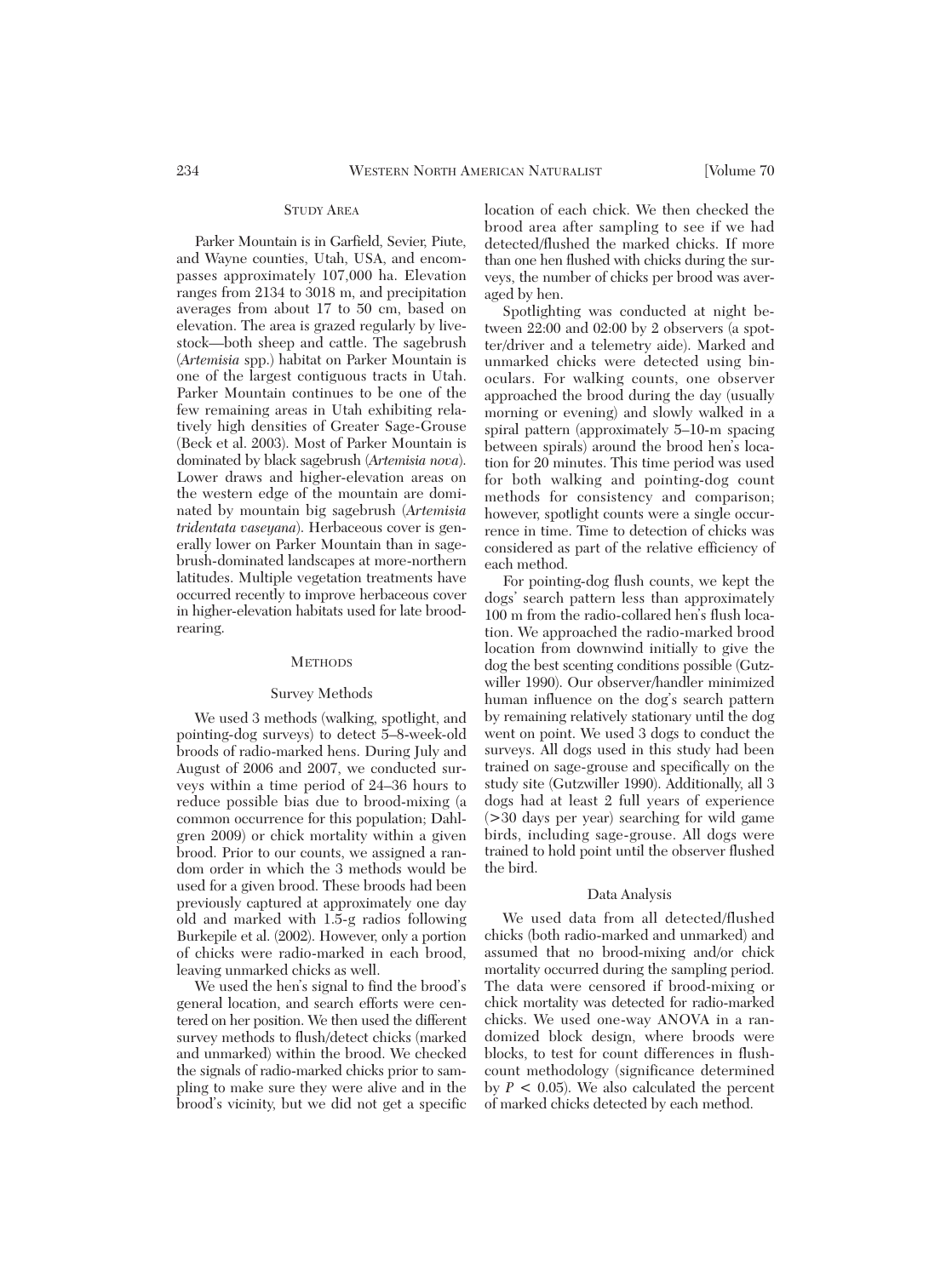TABLE 1. Walking, nocturnal spotlight, and pointing-dog flush count results for Greater Sage-Grouse (*Centrocercus urophasianus*) marked broods (a combination of radiomarked and unmarked chicks) on Parker Mountain, Utah, 2006–2007.

| Methoda              | Mean chicks/brood | SE.          |  |
|----------------------|-------------------|--------------|--|
| Walking<br>Spotlight | 2.80<br>5.30      | 0.64<br>0.75 |  |
| Pointing-dog         | 4.56              | 0.66         |  |

aEach method was conducted on a single brood

#### **RESULTS**

We surveyed 21 radio-marked broods during 2006 (*n* =14) and 2007 (*n* = 7; combined total of 25 marked chicks for both years). Most broods had a radio-marked hen, but some only had a marked chick due to brood-mixing prior to our survey efforts. For the combined marked and unmarked chick data, the number of chicks detected differed by technique  $(F = 7.25, P =$ 0.001). Pairwise comparisons showed that walking flush counts detected on average approximately 2 fewer chicks per brood than spotlight  $(t = 3.68, P = 0.002)$  and pointing-dog flush counts  $(t = 2.73, P = 0.03;$  Table 1) and no difference between spotlight and pointing-dog flush counts  $(t = -1.01, P = 0.57)$ . Probabilities of detection for marked chicks on walking, pointing-dog, and spotlight flush surveys were 0.72, 0.96, and 1.00, respectively. All chicks were detected within the first 10 minutes of the pointing-dog survey period. This was not the case with walking flush counts. We did have 2 mortalities of marked chicks during our survey period, and one case of brood-mixing by a marked chick (data were censored).

# **DISCUSSION**

Our results have direct application to re search objectives. Walking flush counts were the least-effective method for detecting chicks within broods. This finding suggests that previously reported survival estimates based on walking surveys underestimated sage-grouse chick survival. Spotlighting and pointing-dog flush counts were most effective at detecting chicks and exhibited similar detection rates. These 2 methods could improve brood counts and chick survival estimates for research on radio-marked brood hens without radiomarked chicks. Mortality and brood-mixing

for radio-marked chicks was minimal during our sampling period. Spotlighting entailed the least amount of time per brood to conduct the survey, once a radio-marked brood was located; however, nocturnal surveys were logistically more difficult (i.e., causing disruption of daytime work schedules and presenting challenges of conducting telemetry work in the darkness of night) compared to daytime walking and pointing-dog flush counts. Pointing-dog surveys were also very efficient due to the dogs' superior ground coverage and scenting/detection abilities.

Trained and experienced dogs are a prerequisite for fieldwork using pointing dogs (Gutzwiller 1990, Connelly et al. 2003). Training reliable pointing dogs requires dedication and time, and we recommend that dogs have at least 2 years of experience on the species of interest. Many regions have local pointingdog clubs with various dog breeds and field test/trial groups (e.g., American Kennel Club Hunting Tests/Trials, North American Versatile Hunting Dog Association). Also, many regions have upland game conservation organizations that could provide volunteer handlers and dogs for this work (Dahlgren et al. 2006).

Our results also have application to routine management surveys. Currently, some states attempt population-level production estimates with sage-grouse brood surveys (Connelly et al. 2005). Pointing dogs may also be used to locate grouse broods at landscape levels (Parker 1985, Schieck and Hannon 1989, Klott and Lindzey 1990, Redpath 1991, Novoa et al. 1996, Redpath and Thirgood 1999, Storaas et al. 1999, Connelly et al. 2003, Dahlgren et al. 2006) without the need for radio-marked birds, though our research did not specifically address this possibility. Once a brood is located, our results confirm that using pointing dogs is an effective method for accurately determining brood size. Spotlighting may also have utility for routine surveys, since this technique did allow us, while conducting nocturnal spotlight counts of radio-marked broods, to locate other unmarked broods roosting on black sagebrush ridges. However, the feasibility of using nocturnal spotlight counts at relatively broad scales may be affected by site-specific amount and distribution of low-structure sagebrush roosting habitat (e.g., open areas like black sagebrush ridgetops in our study) on the landscape. More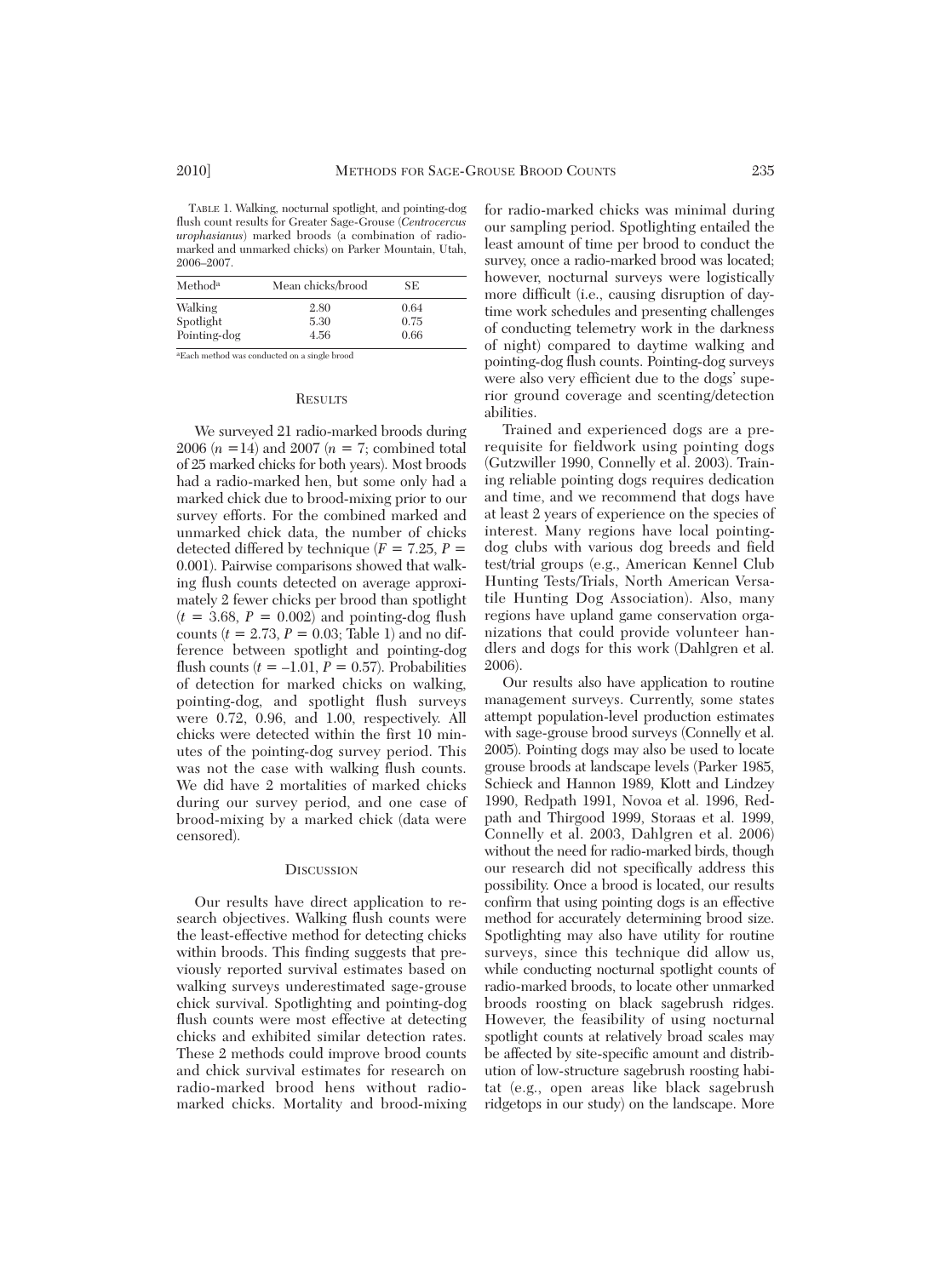research is required to assess the effectiveness of the spotlighting technique at differing landscape levels.

Wing surveys have been used to assess general population production (Connelly et al. 2003); however, harvest levels needed to produce enough wing data ( $n \geq 300$ ; suggested by Hagen and Loughin 2008) for many sagegrouse populations may exceed conservative harvest criteria suggested by Connelly et al. (2000a). Furthermore, many sage-grouse popu lations are no longer harvested, and wing-based production data are unavailable. Therefore, in many cases the old, but often overlooked broodcount technique of using pointing dogs, or possibly spotlight counts, may provide an effective, low-cost means of assigning sage-grouse production at various scales.

# **ACKNOWLEDGMENTS**

We thank the Utah State University Extension, the Jack H. Berryman Institute, the Quinney Professorship for Wildlife Conflict Management, the Utah Division of Wildlife Re sources, the USDA Forest Service Loa Ranger District, the Natural Resource Conservation Service, and the USDI Bureau of Land Management for funding this project. We thank the Parker Mountain Adaptive Resource Management working group. We thank Susan Durham for her statistical expertise and advice. We also thank M. Richins for his aid in data collection. Last but not least, we thank Parker, Buddy, and Ginger for their hard work.

#### LITERATURE CITED

- ALDRIDGE, C.L. 2005. Identifying habitats for persistence of Greater Sage-Grouse (*Centrocercus urophasianus*) in Alberta, Canada. Doctoral dissertation, University of Alberta, Edmonton, Canada.
- ALDRIDGE, C.L., AND R.M. BRIGHAM. 2001. Nesting and reproductive activities of Greater Sage-Grouse in a declining northern fringe population. Condor 103:537–543.
- AUTENRIETH, R.E. 1981. Sage grouse management in Idaho. Wildlife Bulletin 9, Idaho Department of Fish and Game, Boise, ID.
- BECK, I.L., D.L. MITCHELL, AND B.D. MAXFIELD. 2003. Changes in the distribution and status of sagegrouse in Utah. Western North American Naturalist 63:203–214.
- BURKEPILE, N.A., J.W. CONNELLY, D.W. STANLEY, AND K.P. REESE. 2002. Attachment of radiotransmitters to one-day-old sage grouse chicks. Wildlife Society Bulletin 30:93–96.
- CONNELLY, J.W., A.D. APA, R.B. SMITH, AND K.P. REESE. 2000a. Effects of predation and hunting on adult sage-grouse *Centrocercus urophasianus* in Idaho. Wildlife Biology 6:227–232.
- CONNELLY, J.W., AND C.E. BRAUN. 1997. Long-term changes in sage grouse *Centrocercus urophasianus* populations in western North America. Wildlife Biology 3:229–234.
- CONNELLY, J.W., J. GAMMONLEY, AND J.M. PEEK. 2005. Harvest management. Pages 658–690 *in* C.E. Braun, editor, Techniques for wildlife investigation and management. The Wildlife Society, Bethesda, MD.
- CONNELLY, J.W., S.T. KNICK, M.A. SCHROEDER, AND S.J. STIVER. 2004. Conservation assessment of Greater Sage-Grouse and sagebrush habitats. Unpublished Report, Western Association of Fish and Wildlife Agencies, Cheyenne, WY.
- CONNELLY, J.W., K.P. REESE, AND M.A. SCHROEDER. 2003. Monitoring of Greater Sage-Grouse habitats and populations. Station Bulletin 80, College of Natural Resources, University of Idaho, Moscow, ID.
- CONNELLY, J.W., M.A. SCHROEDER, A.R. SANDS, AND C.E. BRAUN. 2000b. Guidelines to manage sage grouse populations and their habitats. Wildlife Society Bulletin 28:967–985.
- CRAWFORD, J.A., R.A. OLSON, N.E. WEST, J.C. MOSLEY, M.A. SCHROEDER, T.D. WHITSON, R.F. MILLER, M.A. GREGG, AND C.S. BOYD. 2004. Ecology and management of sage-grouse and sage-grouse habitat. Journal of Range Management 57:2–19.
- DAHLGREN, D.K. 2009. Greater Sage-Grouse ecology, chick survival, and population dynamics, Parker Mountain, Utah. Doctoral dissertation, Utah State University, Logan, UT.
- DAHLGREN, D.K., R. CHI, AND T.A. MESSMER. 2006. Greater Sage-Grouse response to sagebrush management in Utah. Wildlife Society Bulletin 34:975–985.
- GREGG, M.A., M.R. DUNBAR, AND J.A. CRAWFORD. 2007. Use of implanted radiotransmitters to estimate survival of Greater Sage-Grouse chicks. Journal of Wildlife Management 71:646–651.
- GUTZWILLER, K.J. 1990. Minimizing dog-induced biases in game bird research. Wildlife Society Bulletin 18:351–356.
- HAGEN, C.A., AND T.M. LOUGHIN. 2008. Productivity estimates from upland bird harvests: estimating variance and necessary sample sizes. Journal of Wildlife Management 72:1369–1375.
- KLOTT, J.H., AND F.G. LINDZEY. 1990. Brood habitats of sympatric sage grouse and Columbian Sharp-Tailed Grouse in Wyoming. Journal of Wildlife Management 54:84–88.
- NOVOA, C., M. CATUSSE, AND L. ELLISON. 1996. Capercaillie (*Tetrao urogallus*) summer population census: comparison of counts with pointing dogs and route census. Gibier Faune Sauvage 13:1–11.
- PARKER, H. 1985. Compensatory reproduction through renesting in Willow Ptarmigan. Journal of Wildlife Management 49:599–604.
- REDPATH, S.M. 1991. The impact of hen harriers on red grouse breeding success. Journal of Applied Ecology 28:659–671.
- REDPATH, S.M., AND S.J. THIRGOOD. 1999. Numerical and functional responses in generalist predators: hen harriers and peregrines on Scottish grouse moors. Journal of Animal Ecology 68:879–892.